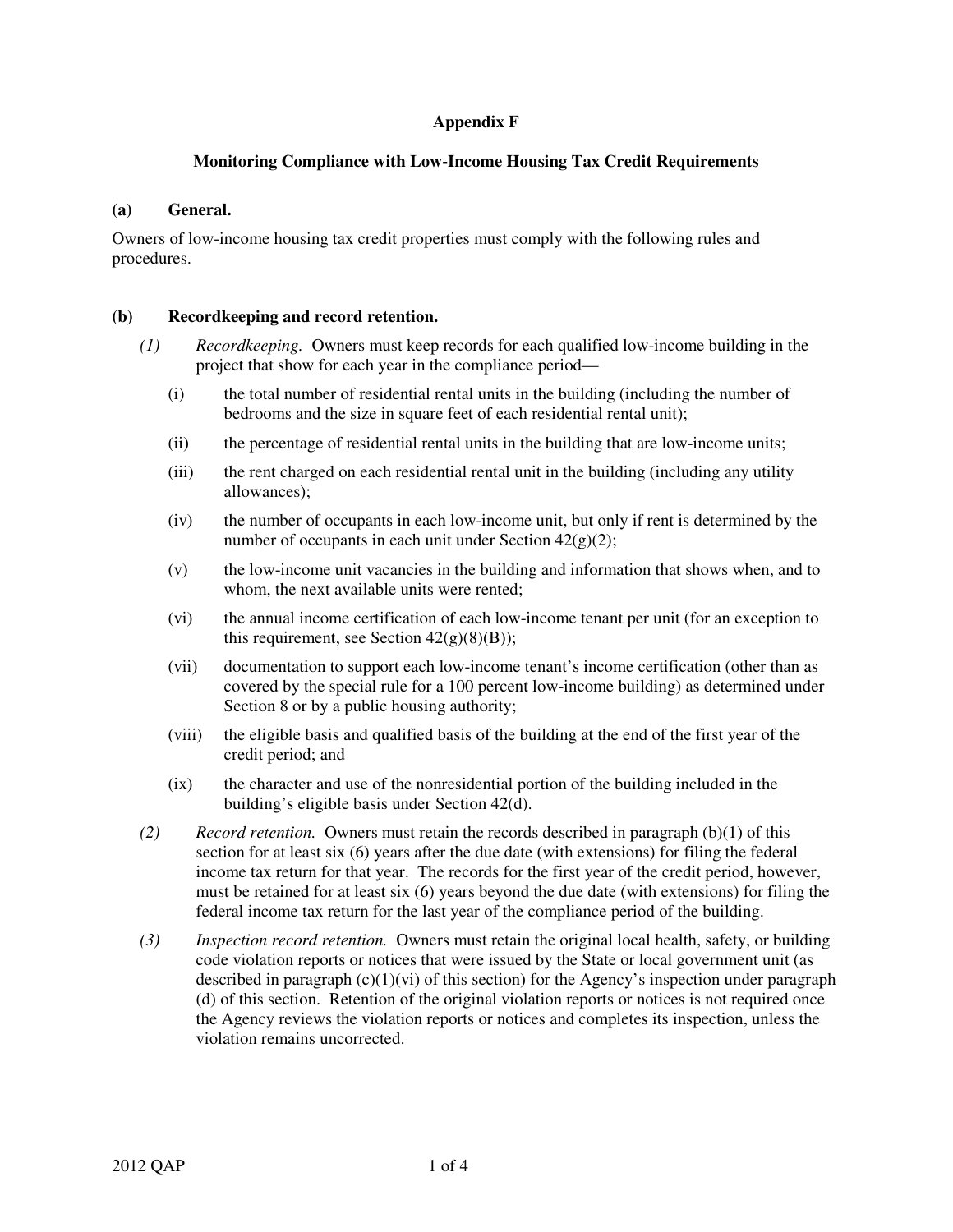#### **(c) Certification and review.**

- *(1) Certification.* Owners must certify at least annually to the Agency that, for the preceding twelve (12) month period—
	- (i) the project met the requirements of the 20-50 test under Section  $42(g)(1)(A)$ , the 40-60 test under Section  $42(g)(1)(B)$ , whichever is applicable to the project;
	- (ii) there was no change in the applicable fraction (as defined in Section  $42(c)(1)(B)$ ) of any building in the project, or that there was a change, and a description of the change;
	- (iii) the owner has received an annual income certification from each low-income tenant, and documentation to support that certification consistent with paragraph  $(b)(1)(vi)$  of this section;
	- (iv) each low-income unit in the project was rent-restricted under Section  $42(g)(2)$ ;
	- (v) all units in the project were for use by the general public, including the requirement that no finding of discrimination under the Fair Housing Act occurred for the project (meaning an adverse final decision by HUD, a substantially equivalent state or local fair housing agency or federal court);
	- (vi) the buildings and low-income units in the project were suitable for occupancy, taking into account local health, safety, and building codes (or other habitability standards), and the State or local government unit responsible for making local health, safety, or building code inspections did not issue a violation report for any building or low-income unit in the project (owners must attach any violation report or notice to its annual certification and state whether the violation has been corrected);
	- (vii) there was no change in the eligible basis (as defined in Section  $42(d)$ ) of any building in the project, or if there was a change, the nature of the change;
	- (viii) all tenant facilities included in the eligible basis under Section 42(d) of any building in the project were provided on a comparable basis without charge to all tenants in the building;
	- (ix) if a low-income unit in the building became vacant during the year, that reasonable attempts were or are being made to rent that unit or the next available unit of comparable or smaller size to tenants having a qualifying income before any units in the project were or will be rented to tenants not having a qualifying income;
	- (x) if the income of tenants of a low-income unit in the project increased above the limit allowed in Section  $42(g)(2)(D)(ii)$ , the next available unit of comparable or smaller size in the project was or will be rented to tenants having a qualifying income; and
	- (xi) an extended low-income housing commitment as described in Section 42(h)(6) was in effect, including the requirement under Section  $42(h)(6)(B)(iv)$  that an owner cannot refuse to lease a unit in the project to an applicant because the applicant holds a voucher or certificate of eligibility under Section 8 of the United States Housing Act of 1937;
	- (xii) all low-income units in the project were used on a non-transient basis (except for transitional housing for the homeless provided under Section  $42(i)(3)(B)(iii)$  or singleroom-occupancy units rented on a month-by-month basis under Section  $42(i)(3)(B)(iv)$ ;
	- (xiii) no tenants in low-income units were evicted or had their tenancies terminated other than for good cause and no tenants had an increase in the gross rent with respect to a lowincome unit not otherwise permitted under Section 42;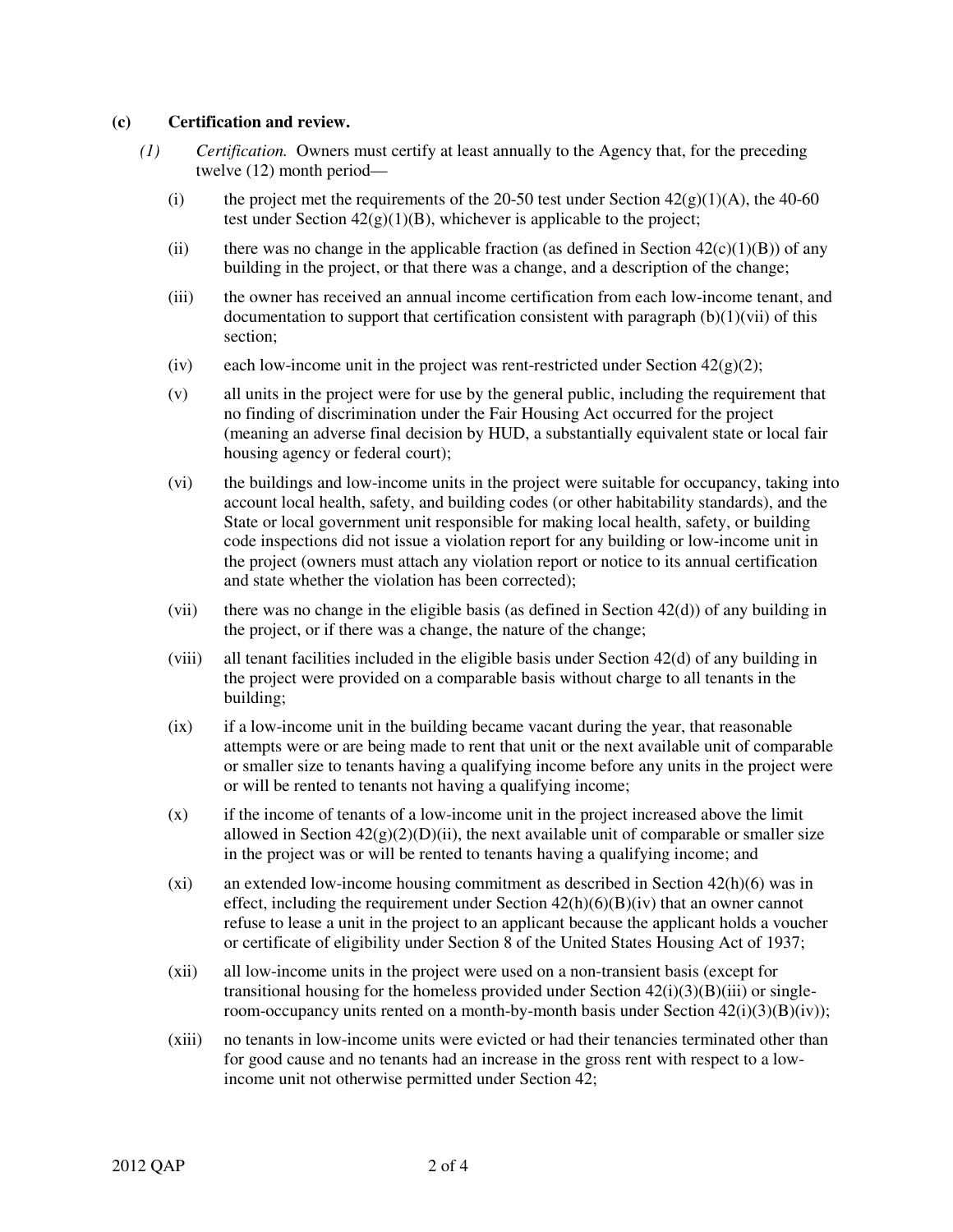- (xiv) the ownership entity meets the requirements of the nonprofit set-aside if the project was allocated as such; and
- (xv) no unauthorized changes in ownership or management agent(s) have occurred.
- *(2) Review.*
	- (i) The Agency will review the certifications submitted under paragraph  $(c)(1)$  of this section for compliance with the requirements of Section 42.
	- (ii) With respect to each tax credit project—
		- (A) the Agency will conduct on-site inspections of all buildings in the project by the end of the second calendar year following the year the last building in the project is placed in service and, for at least twenty percent (20%) of the project's low-income units, inspect the units and review the low-income certifications, the documentation supporting the certifications, and the rent records for the tenants in those units; and
		- (B) at least once every three (3) years, the Agency will conduct on-site inspections of all buildings in the project and, for at least twenty percent (20%) of the project's lowincome units, inspect the units and review the low-income certifications, the documentation supporting the certifications, and the rent records for the tenants in those units.
	- (iii) The Agency will randomly select low-income units and tenant records to be inspected and reviewed.
- *(3) Frequency and form of certification.* The certifications and reviews of paragraph (c)(1) and (2) of this section will be made annually covering each year of the fifteen (15) year compliance period under Section 42(i)(1). The owner certifications will be made under penalty of perjury.

## **(d) Inspections.**

- *(1) In general.* The Agency has the right to perform an on-site inspection of any tax credit project at least through the end of the extended use period.
- *(2) Inspection standard.* For the on-site inspections of buildings and low-income units required by paragraph (c)(2)(ii) of this section, the Agency will review any local health, safety, or building code violations reports or notices retained by the owner under paragraph (b)(3) in order to determine whether—
	- (i) the buildings and units are suitable for occupancy, taking into account local health, safety, and building codes (or other habitability standards); or
	- (ii) the buildings and units satisfy, as determined by the Agency, the uniform physical condition standards for public housing established by HUD (24 CFR 5.703).

The HUD physical condition standards do not supersede or preempt local health, safety, and building codes. A tax credit project under Section 42 must continue to satisfy these codes. The Agency will report any violation of these codes to the Service.